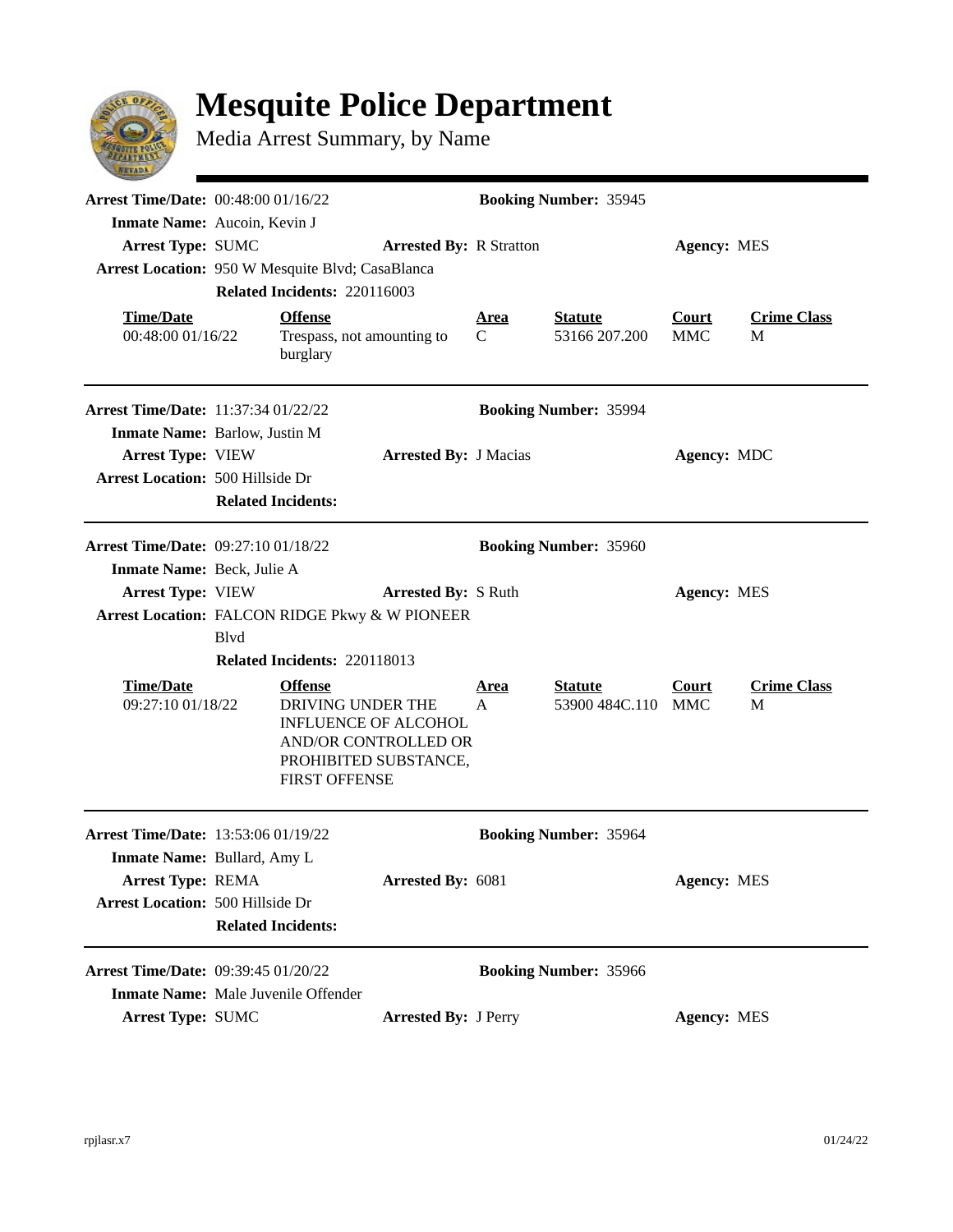|                                            | Arrest Location: 820 Valley View Dr; VVHS |                                                                                                                                                |                             |                                        |                            |                           |  |  |
|--------------------------------------------|-------------------------------------------|------------------------------------------------------------------------------------------------------------------------------------------------|-----------------------------|----------------------------------------|----------------------------|---------------------------|--|--|
|                                            |                                           | Related Incidents: 220120017                                                                                                                   |                             |                                        |                            |                           |  |  |
| <b>Time/Date</b><br>09:39:45 01/20/22      |                                           | <b>Offense</b><br>POSSESS ONE OUNCE OR B<br>LESS OF MARIJUANA,<br><b>FIRST OFFENSE</b>                                                         | Area                        | <b>Statute</b><br>51137 453.336.4a JUV | Court                      | <b>Crime Class</b><br>M   |  |  |
| <b>Arrest Time/Date: 15:17:16 01/18/22</b> |                                           |                                                                                                                                                |                             | <b>Booking Number: 35962</b>           |                            |                           |  |  |
| Inmate Name: Coffman, Gerald C             |                                           |                                                                                                                                                |                             |                                        |                            |                           |  |  |
| <b>Arrest Type: SUMC</b>                   |                                           | <b>Arrested By: S Vent</b>                                                                                                                     |                             |                                        | <b>Agency: MES</b>         |                           |  |  |
|                                            |                                           | Arrest Location: 100 E Pioneer Blvd; Virgin River Casino                                                                                       |                             |                                        |                            |                           |  |  |
|                                            |                                           | Related Incidents: 220118054                                                                                                                   |                             |                                        |                            |                           |  |  |
| <b>Time/Date</b><br>15:17:16 01/18/22      |                                           | <b>Offense</b><br>Trespass, not amounting to<br>burglary                                                                                       | <u>Area</u><br>$\mathbf{A}$ | <b>Statute</b><br>53166 207.200        | <b>Court</b><br><b>MMC</b> | <b>Crime Class</b><br>M   |  |  |
| <b>Arrest Time/Date: 14:19:09 01/16/22</b> |                                           |                                                                                                                                                |                             | <b>Booking Number: 35949</b>           |                            |                           |  |  |
| Inmate Name: Cornwell, Jennifer L          |                                           |                                                                                                                                                |                             |                                        |                            |                           |  |  |
| <b>Arrest Type: SUMC</b>                   |                                           | <b>Arrested By: R Hughes</b>                                                                                                                   | <b>Agency: MES</b>          |                                        |                            |                           |  |  |
|                                            |                                           | Arrest Location: EL DORADO Rd & MESA Blvd                                                                                                      |                             |                                        |                            |                           |  |  |
|                                            |                                           | Related Incidents: 220116027                                                                                                                   |                             |                                        |                            |                           |  |  |
| <b>Time/Date</b><br>14:19:09 01/16/22      |                                           | <b>Offense</b><br>Use or possess drug<br>paraphernalia                                                                                         | <u>Area</u><br>A            | <b>Statute</b><br>51339 453.566        | <b>Court</b><br><b>MMC</b> | <b>Crime Class</b><br>M   |  |  |
| 14:19:09 01/16/22                          |                                           | Drive without valid drivers<br>license                                                                                                         | A                           | 53720 483.550                          | MMC                        | M                         |  |  |
| <b>Arrest Time/Date: 09:41:08 01/17/22</b> |                                           |                                                                                                                                                |                             | <b>Booking Number: 35953</b>           |                            |                           |  |  |
| Inmate Name: Corral, Kishna N              |                                           |                                                                                                                                                |                             |                                        |                            |                           |  |  |
| <b>Arrest Type: VIEW</b>                   |                                           | <b>Arrested By: M Diaz</b>                                                                                                                     |                             |                                        | <b>Agency: MES</b>         |                           |  |  |
| <b>Arrest Location: N GRAPEVINE RD</b>     |                                           |                                                                                                                                                |                             |                                        |                            |                           |  |  |
|                                            |                                           | Related Incidents: 220117017                                                                                                                   |                             |                                        |                            |                           |  |  |
| <b>Time/Date</b><br>09:41:08 01/17/22      |                                           | <b>Offense</b><br>POSSESS SCHEDULE I OR C<br><b>II CONTROLLED</b><br><b>SUBSTANCE LESS THAN</b><br>14 GRAMS, FIRST OR<br><b>SECOND OFFENSE</b> | Area                        | <b>Statute</b><br>62073 453.336.2AMMC  | Court                      | <b>Crime Class</b><br>F   |  |  |
| 09:41:08 01/17/22                          |                                           | Use or possess drug<br>paraphernalia                                                                                                           | C                           | 51339 453.566                          | <b>MJC</b>                 | M                         |  |  |
| 09:41:08 01/17/22                          |                                           | Violate extended protection<br>order against stalking or<br>harassment                                                                         | C                           | 50337 200.591.5b MJC                   |                            | $\boldsymbol{\mathrm{F}}$ |  |  |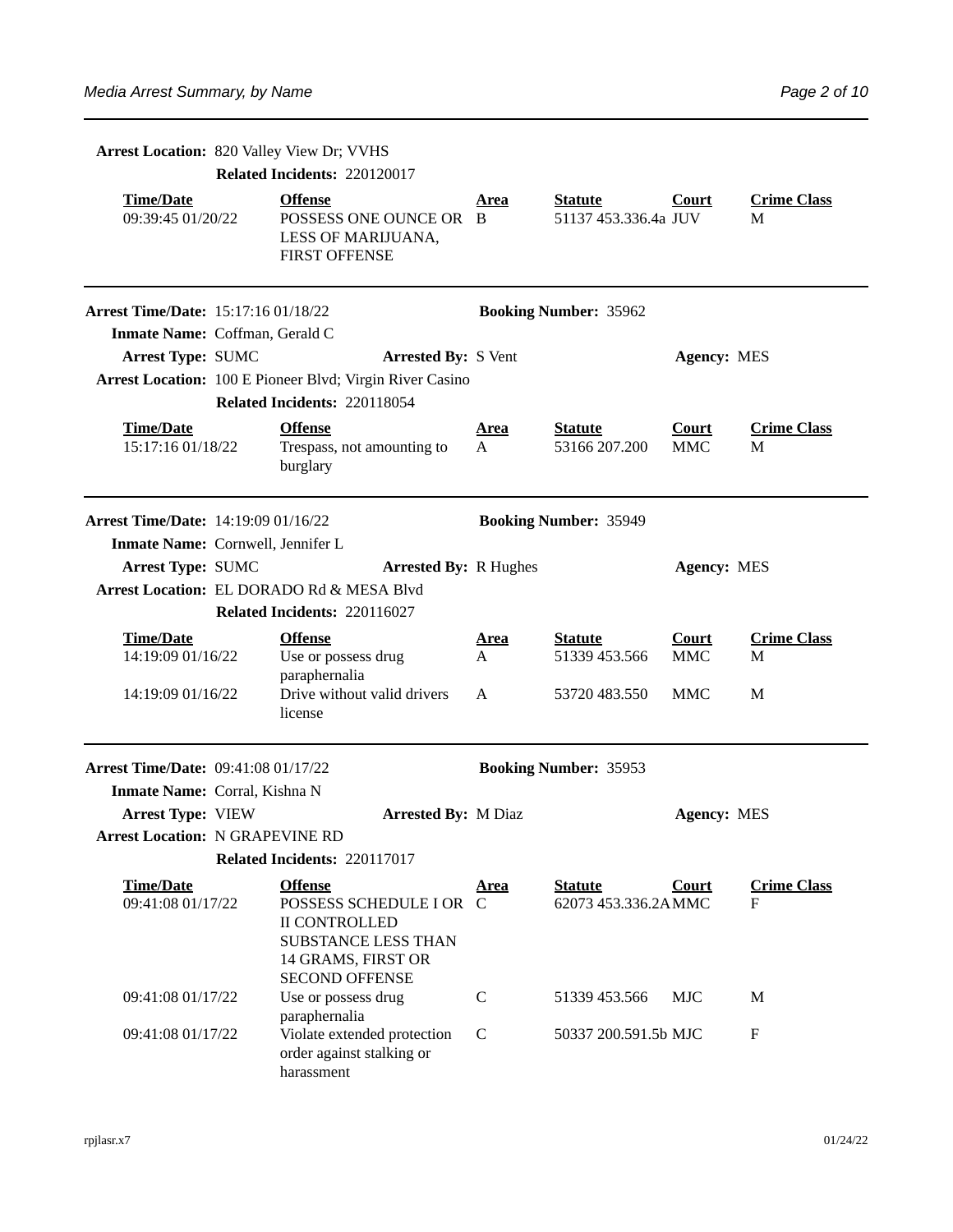| <b>Arrest Time/Date: 13:55:28 01/16/22</b><br>Inmate Name: Corral, Lucinda A |                                                                                                                                                |                  | <b>Booking Number: 35948</b>          |                            |                         |
|------------------------------------------------------------------------------|------------------------------------------------------------------------------------------------------------------------------------------------|------------------|---------------------------------------|----------------------------|-------------------------|
| <b>Arrest Type: TAKE</b><br><b>Arrest Location: CANAL ST</b>                 | <b>Arrested By: R Hughes</b>                                                                                                                   |                  |                                       | <b>Agency: MES</b>         |                         |
|                                                                              | Related Incidents: 220116026                                                                                                                   |                  |                                       |                            |                         |
| <b>Time/Date</b><br>13:55:28 01/16/22                                        | <b>Offense</b><br><b>BENCH WARRANT</b>                                                                                                         | <u>Area</u><br>B | <b>Statute</b><br>55972 171.106       | <b>Court</b><br><b>MMC</b> | <b>Crime Class</b><br>M |
| <b>Arrest Time/Date: 14:32:08 01/18/22</b>                                   |                                                                                                                                                |                  | <b>Booking Number: 35961</b>          |                            |                         |
| Inmate Name: Davenport, Royce L                                              |                                                                                                                                                |                  |                                       |                            |                         |
| <b>Arrest Type: VIEW</b>                                                     | <b>Arrested By: R Hughes</b>                                                                                                                   |                  |                                       | <b>Agency: MES</b>         |                         |
|                                                                              | Arrest Location: 100 E Pioneer Blvd; Virgin River Casino                                                                                       |                  |                                       |                            |                         |
|                                                                              | Related Incidents: 220118050                                                                                                                   |                  |                                       |                            |                         |
| <b>Time/Date</b>                                                             | <b>Offense</b>                                                                                                                                 | Area             | <b>Statute</b>                        | Court                      | <b>Crime Class</b>      |
| 14:32:08 01/18/22                                                            | Use or possess drug                                                                                                                            | A                | 51339 453.566                         | <b>MJC</b>                 | M                       |
| 14:32:08 01/18/22                                                            | paraphernalia<br>POSSESS SCHEDULE I OR A<br><b>II CONTROLLED</b><br><b>SUBSTANCE 42 GRAMS OR</b><br><b>MORE</b>                                |                  | 62084 453.336.2E MJC                  |                            | $\mathbf{F}$            |
| <b>Arrest Time/Date: 11:31:14 01/21/22</b><br>Inmate Name: Deitz, Vonette L  |                                                                                                                                                |                  | <b>Booking Number: 35991</b>          |                            |                         |
| <b>Arrest Type: VIEW</b>                                                     | <b>Arrested By: G Garcia</b>                                                                                                                   |                  |                                       | <b>Agency: MES</b>         |                         |
| <b>Arrest Location: 12217 I15 SB; SB MM 122</b>                              |                                                                                                                                                |                  |                                       |                            |                         |
|                                                                              | Related Incidents: 220121030                                                                                                                   |                  |                                       |                            |                         |
| <b>Time/Date</b><br>11:31:14 01/21/22                                        | <b>Offense</b><br>POSSESS SCHEDULE I OR A<br><b>II CONTROLLED</b><br><b>SUBSTANCE LESS THAN</b><br>14 GRAMS, FIRST OR<br><b>SECOND OFFENSE</b> | <u>Area</u>      | <b>Statute</b><br>62073 453.336.2AMJC | Court                      | <b>Crime Class</b><br>F |
| 11:31:14 01/21/22                                                            | POSSESS SCHEDULE III, IV A<br>OR V CONTROLLED<br><b>SUBSTANCE LESS THAN</b><br>28 GRAMS, FIRST OR<br><b>SECOND OFFENSE</b>                     |                  | 62086 453.336.2AMJC                   |                            | F                       |
| 11:31:14 01/21/22                                                            | Use or possess drug<br>paraphernalia                                                                                                           | A                | 51339 453.566                         | <b>MJC</b>                 | M                       |

**Arrest Time/Date:** 20:59:46 01/21/22 **Booking Number:** 35993

**Inmate Name:** Flores, Miguel A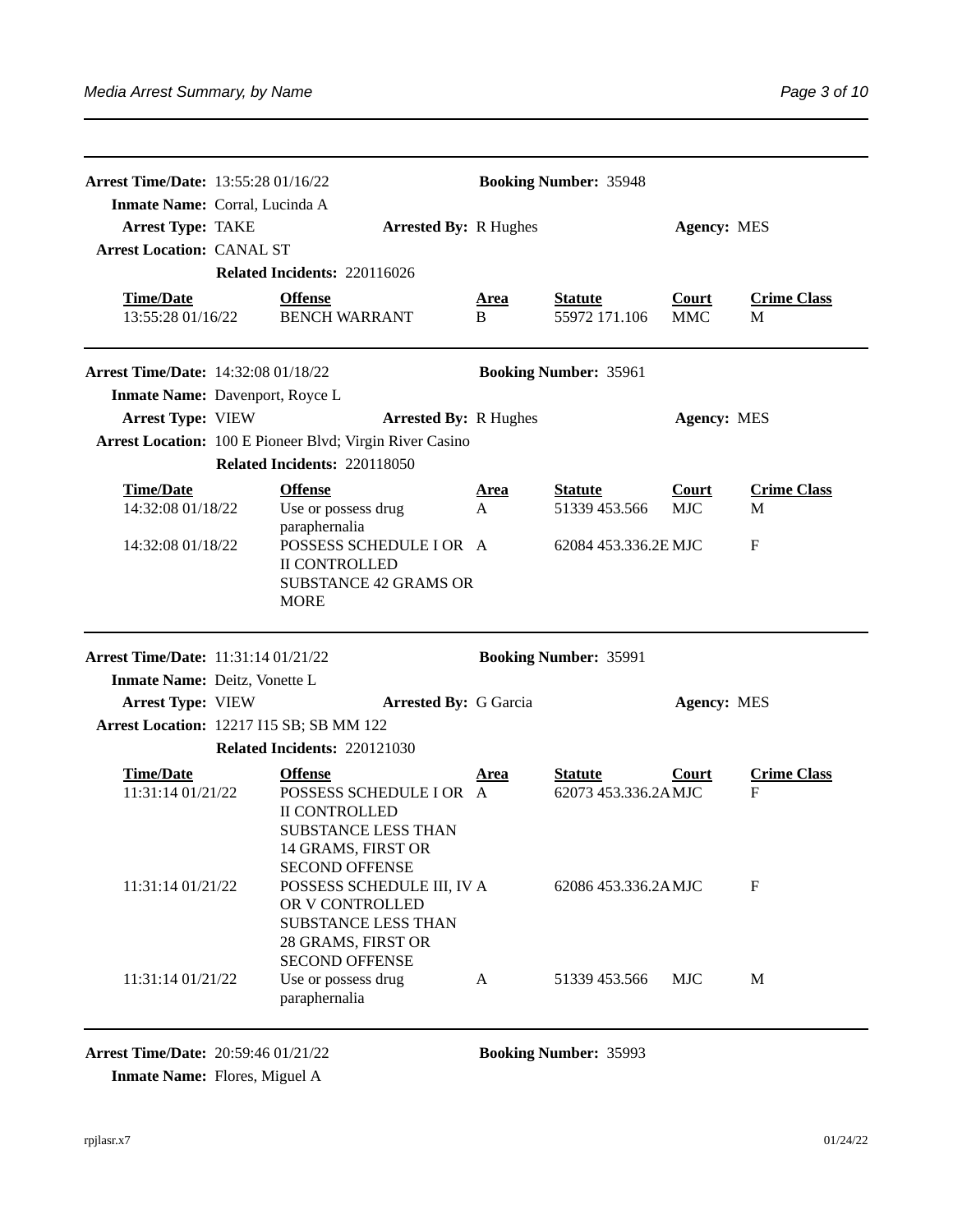| <b>Arrest Type: VIEW</b><br><b>Arrest Location: 272 W Pioneer Blvd</b> | <b>Arrested By: J Gleave</b>                                                                                                                    |                  |                                        | <b>Agency: MES</b> |                         |
|------------------------------------------------------------------------|-------------------------------------------------------------------------------------------------------------------------------------------------|------------------|----------------------------------------|--------------------|-------------------------|
|                                                                        | Related Incidents: 220121057                                                                                                                    |                  |                                        |                    |                         |
| <b>Time/Date</b><br>20:59:46 01/21/22                                  | <b>Offense</b><br>DRIVING UNDER THE<br><b>INFLUENCE OF ALCOHOL</b><br>AND/OR CONTROLLED OR<br>PROHIBITED SUBSTANCE,                             | <u>Area</u><br>A | <b>Statute</b><br>53900 484C.110 MMC   | <b>Court</b>       | <b>Crime Class</b><br>M |
| 20:59:46 01/21/22                                                      | <b>FIRST OFFENSE</b><br><b>FAIL TO MAINTAIN</b><br><b>LANE/IMPROPER LANE</b><br><b>CHANGE/FAIL TO USE</b><br>SIGNAL                             | A                | 53788 484B.223.1 MMC                   |                    | M                       |
| 20:59:46 01/21/22                                                      | Drive without valid drivers                                                                                                                     | $\mathbf{A}$     | 53720 483.550                          | <b>MMC</b>         | M                       |
| 20:59:46 01/21/22                                                      | license<br>Minor in possession of<br>alcoholic beverage in public                                                                               | $\mathbf{A}$     | 51396 202.020.2 MMC                    |                    | M                       |
| <b>Arrest Time/Date: 20:26:33 01/16/22</b>                             |                                                                                                                                                 |                  | <b>Booking Number: 35951</b>           |                    |                         |
| Inmate Name: Glass, Tricia J                                           |                                                                                                                                                 |                  |                                        |                    |                         |
| <b>Arrest Type: VIEW</b>                                               | <b>Arrested By: L Stewart</b>                                                                                                                   |                  |                                        | <b>Agency: MES</b> |                         |
|                                                                        | Arrest Location: 950 W Mesquite Blvd; CasaBlanca                                                                                                |                  |                                        |                    |                         |
|                                                                        | Related Incidents: 220116043                                                                                                                    |                  |                                        |                    |                         |
| <b>Time/Date</b><br>20:26:33 01/16/22                                  | <b>Offense</b><br>Drink alcohol while driving or C<br>actual physical control of<br>motor vehicle                                               | Area             | <b>Statute</b><br>53950 484B.150.1 MMC | Court              | <b>Crime Class</b><br>M |
| Arrest Time/Date: 19:46:47 01/16/22                                    |                                                                                                                                                 |                  | <b>Booking Number: 35952</b>           |                    |                         |
| Inmate Name: Hadley, Haddie J                                          |                                                                                                                                                 |                  |                                        |                    |                         |
| <b>Arrest Type: SUMC</b>                                               | <b>Arrested By: R Stratton</b>                                                                                                                  |                  |                                        | <b>Agency: MES</b> |                         |
|                                                                        | Arrest Location: 950 W Mesquite Blvd; CasaBlanca                                                                                                |                  |                                        |                    |                         |
|                                                                        | Related Incidents: 220116042                                                                                                                    |                  |                                        |                    |                         |
| <b>Time/Date</b><br>19:46:47 01/16/22                                  | <b>Offense</b><br>PARTICIPATE IN OR<br><b>LOITER IN GAMING AREA</b><br>OR WORKING AS GAMING<br><b>EMPLOYEE BY PERSON</b><br><b>UNDER AGE 21</b> | <u>Area</u><br>C | <b>Statute</b><br>53570 463.350.1 MMC  | <b>Court</b>       | <b>Crime Class</b><br>M |
| <b>Arrest Time/Date: 17:02:07 01/15/22</b>                             |                                                                                                                                                 |                  | <b>Booking Number: 35943</b>           |                    |                         |
| Inmate Name: Hartman, Shaun T                                          |                                                                                                                                                 |                  |                                        |                    |                         |
| <b>Arrest Type: TAKE</b>                                               | <b>Arrested By: S Vent</b>                                                                                                                      |                  |                                        | <b>Agency: MES</b> |                         |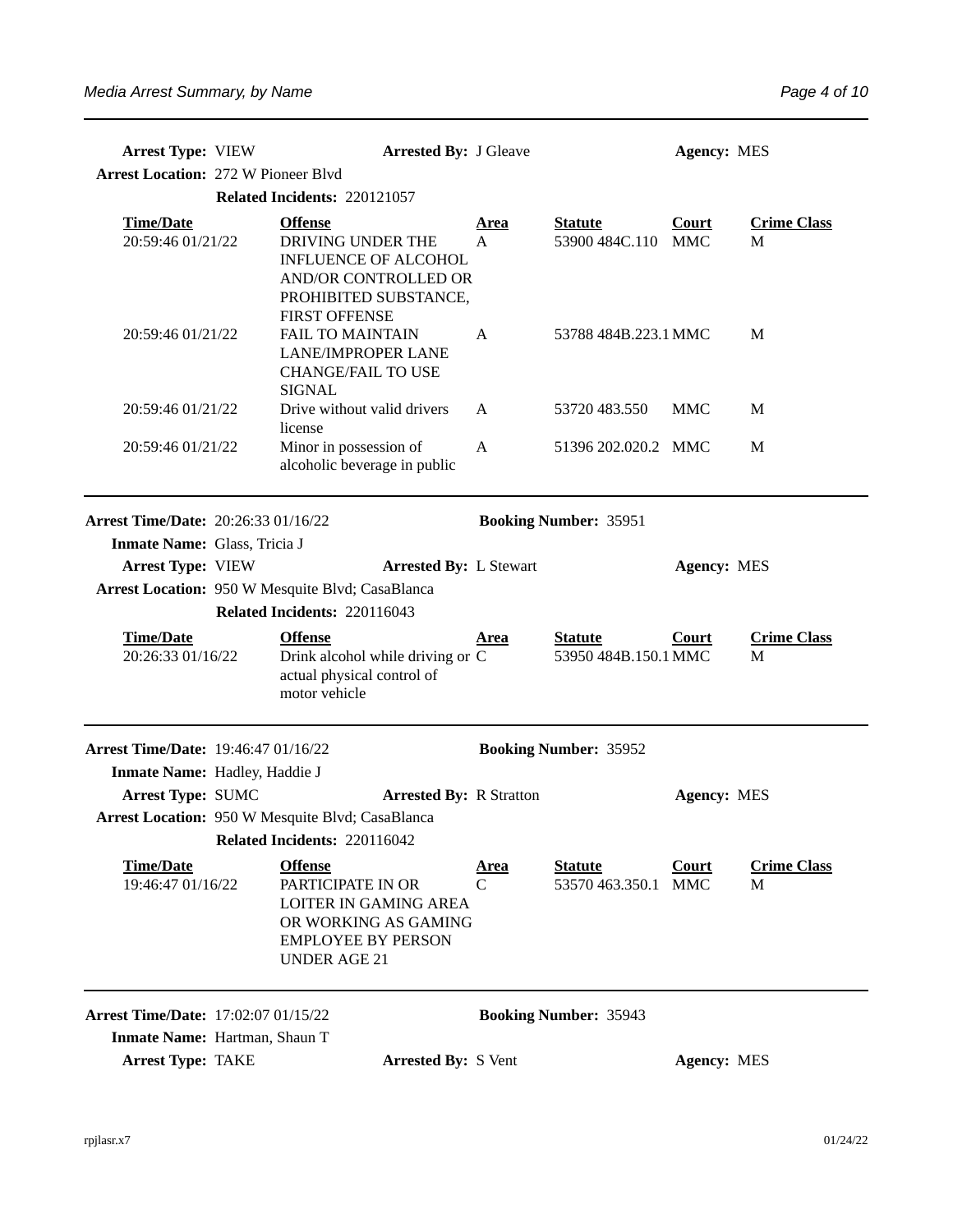Arrest Location: 301 Hillside Dr; Veterans Memorial Park

|                                                            | Related Incidents: 220115030                                                                                                                                 |                  |                                                  |                                          |                              |
|------------------------------------------------------------|--------------------------------------------------------------------------------------------------------------------------------------------------------------|------------------|--------------------------------------------------|------------------------------------------|------------------------------|
| <b>Time/Date</b><br>17:02:07 01/15/22<br>17:02:07 01/15/22 | <b>Offense</b><br><b>BENCH WARRANT</b><br>False statement to or obstruct B<br>public officer                                                                 | <u>Area</u><br>B | <b>Statute</b><br>55972 171.106<br>52312 197.190 | <b>Court</b><br><b>MMC</b><br><b>MMC</b> | <b>Crime Class</b><br>M<br>M |
| <b>Arrest Time/Date: 22:43:05 01/20/22</b>                 |                                                                                                                                                              |                  | <b>Booking Number: 35969</b>                     |                                          |                              |
| Inmate Name: Hirsch, Theodore J                            |                                                                                                                                                              |                  |                                                  |                                          |                              |
| <b>Arrest Type: VIEW</b>                                   | <b>Arrested By: J Cheney</b>                                                                                                                                 |                  |                                                  | <b>Agency: MES</b>                       |                              |
| <b>Arrest Location: 12155 I15 NB; NB MM 122</b>            |                                                                                                                                                              |                  |                                                  |                                          |                              |
|                                                            | Related Incidents: 220120080                                                                                                                                 |                  |                                                  |                                          |                              |
| <b>Time/Date</b><br>22:43:05 01/20/22                      | <b>Offense</b><br>DRIVING UNDER THE<br><b>INFLUENCE OF ALCOHOL</b><br><b>AND/OR CONTROLLED OR</b><br>PROHIBITED SUBSTANCE,<br><b>FIRST OFFENSE</b>           | <u>Area</u><br>A | <b>Statute</b><br>53900 484C.110                 | <b>Court</b><br>MMC                      | <b>Crime Class</b><br>M      |
| 22:43:05 01/20/22                                          | <b>FAIL TO MAINTAIN</b><br><b>LANE/IMPROPER LANE</b><br><b>CHANGE/FAIL TO USE</b><br><b>SIGNAL</b>                                                           | A                | 53788 484B.223.1 MMC                             |                                          | M                            |
| 22:43:05 01/20/22                                          | DISPLAY FICTITIOUS,<br>CANCELLED, REVOKED,<br><b>SUSPENDED OR ALTERED</b><br>VEHICLE REGISTRATION,<br><b>LICENSE PLATE OR</b><br><b>CERTIFICATE OF TITLE</b> | $\mathbf{A}$     | 53657 482.545.2 MMC                              |                                          | M                            |
| 22:43:05 01/20/22                                          | Operator - proof of insurance A<br>required                                                                                                                  |                  | 54095 485.187.2 MMC                              |                                          | M                            |
| 22:43:05 01/20/22                                          | Open alcohol container in<br>vehicle                                                                                                                         | A                | 53952 484B.150.2 MMC                             |                                          | M                            |
| Arrest Time/Date: 07:43:21 01/15/22                        |                                                                                                                                                              |                  | <b>Booking Number: 35937</b>                     |                                          |                              |
| Inmate Name: Iseman, Barbara L                             |                                                                                                                                                              |                  |                                                  |                                          |                              |
| <b>Arrest Type: SUMC</b>                                   | <b>Arrested By: S Ruth</b><br>Arrest Location: 950 W Mesquite Blvd; CasaBlanca                                                                               |                  |                                                  | <b>Agency: MES</b>                       |                              |
|                                                            | Related Incidents: 220115019                                                                                                                                 |                  |                                                  |                                          |                              |
| <b>Time/Date</b><br>07:43:21 01/15/22                      | <b>Offense</b><br>Trespass, not amounting to<br>burglary                                                                                                     | <u>Area</u><br>C | <b>Statute</b><br>53166 207.200                  | <b>Court</b><br><b>MMC</b>               | <b>Crime Class</b><br>M      |
| <b>Arrest Time/Date: 21:18:03 01/15/22</b>                 |                                                                                                                                                              |                  | <b>Booking Number: 35944</b>                     |                                          |                              |

**Inmate Name: John, Matthew**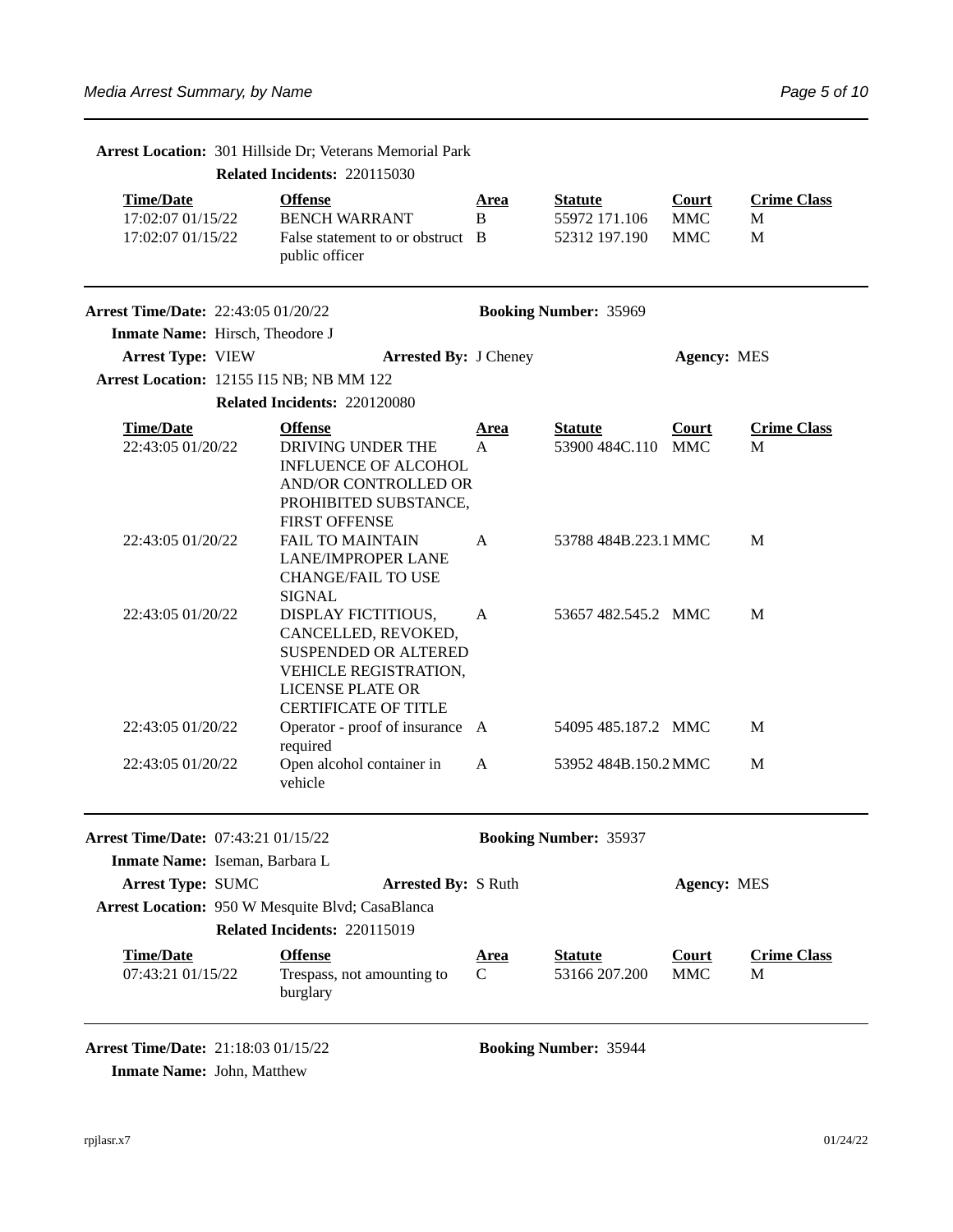| <b>Arrest Type: TAKE</b>                   | <b>Arrested By: R Hughes</b><br>Arrest Location: 380 N Sandhill Blvd; Peggy Sues Diner<br>Related Incidents: 220115041 |                                                                                                                                             |                  |                                  | <b>Agency: MES</b>         |                         |  |
|--------------------------------------------|------------------------------------------------------------------------------------------------------------------------|---------------------------------------------------------------------------------------------------------------------------------------------|------------------|----------------------------------|----------------------------|-------------------------|--|
| <b>Time/Date</b><br>21:18:03 01/15/22      |                                                                                                                        | <b>Offense</b><br><b>BENCH WARRANT</b>                                                                                                      | <u>Area</u><br>B | <b>Statute</b><br>55972 171.106  | <b>Court</b><br><b>MMC</b> | <b>Crime Class</b><br>M |  |
| <b>Arrest Time/Date: 18:03:08 01/21/22</b> |                                                                                                                        |                                                                                                                                             |                  | <b>Booking Number: 35992</b>     |                            |                         |  |
| Inmate Name: Kaefer, Joseph P              |                                                                                                                        |                                                                                                                                             |                  |                                  |                            |                         |  |
| Arrest Type: SUMC                          |                                                                                                                        | <b>Arrested By: G Garcia</b>                                                                                                                |                  |                                  | <b>Agency: MES</b>         |                         |  |
|                                            |                                                                                                                        | Arrest Location: 275 Mesa Blvd; Eureka Casino                                                                                               |                  |                                  |                            |                         |  |
|                                            |                                                                                                                        | Related Incidents: 220121048                                                                                                                |                  |                                  |                            |                         |  |
| <b>Time/Date</b><br>18:03:08 01/21/22      |                                                                                                                        | <b>Offense</b><br>Use or possess drug<br>paraphernalia                                                                                      | <u>Area</u><br>A | <b>Statute</b><br>51339 453.566  | <b>Court</b><br><b>MMC</b> | <b>Crime Class</b><br>M |  |
| 18:03:08 01/21/22                          |                                                                                                                        | Fail to appear after admission A<br>to bail or release without bail<br>for misdemeanor crime                                                |                  | 53006<br>199.335.2c1             | MMC                        | M                       |  |
| Arrest Time/Date: 09:51:13 01/16/22        |                                                                                                                        |                                                                                                                                             |                  | <b>Booking Number: 35947</b>     |                            |                         |  |
| <b>Inmate Name:</b> King, Paul T           |                                                                                                                        |                                                                                                                                             |                  |                                  |                            |                         |  |
| <b>Arrest Type: REMA</b>                   |                                                                                                                        | <b>Arrested By: J Smith</b>                                                                                                                 |                  |                                  | Agency: MDC                |                         |  |
| <b>Arrest Location: 500 Hillside Dr</b>    |                                                                                                                        |                                                                                                                                             |                  |                                  |                            |                         |  |
|                                            |                                                                                                                        | Related Incidents: 211023002                                                                                                                |                  |                                  |                            |                         |  |
| <b>Time/Date</b><br>00:26:37 10/23/21      |                                                                                                                        | <b>Offense</b><br>DRIVING UNDER THE<br><b>INFLUENCE OF ALCOHOL</b><br>AND/OR CONTROLLED OR<br>PROHIBITED SUBSTANCE,<br><b>FIRST OFFENSE</b> | <u>Area</u><br>B | <b>Statute</b><br>53900 484C.110 | <b>Court</b><br>MMC        | <b>Crime Class</b><br>M |  |
| Arrest Time/Date: 21:44:51 01/18/22        |                                                                                                                        |                                                                                                                                             |                  | <b>Booking Number: 35963</b>     |                            |                         |  |
| Inmate Name: Mcknight, Paul R              |                                                                                                                        |                                                                                                                                             |                  |                                  |                            |                         |  |
| Arrest Type: TAKE                          |                                                                                                                        | <b>Arrested By: D Alejos</b>                                                                                                                |                  |                                  | <b>Agency: MES</b>         |                         |  |
|                                            |                                                                                                                        | Arrest Location: 350 N Sandhill Blvd; Smiths Food &                                                                                         |                  |                                  |                            |                         |  |
|                                            | Drug Center                                                                                                            |                                                                                                                                             |                  |                                  |                            |                         |  |
|                                            |                                                                                                                        | Related Incidents: 220118064                                                                                                                |                  |                                  |                            |                         |  |
| <b>Time/Date</b>                           |                                                                                                                        | <b>Offense</b>                                                                                                                              | <u>Area</u>      | <b>Statute</b>                   | <b>Court</b>               | <b>Crime Class</b>      |  |
| 21:44:51 01/18/22                          |                                                                                                                        | <b>BENCH WARRANT</b>                                                                                                                        | B                | 55972 171.106                    | <b>MMC</b>                 | M                       |  |
| Arrest Time/Date: 16:50:00 01/20/22        |                                                                                                                        |                                                                                                                                             |                  | <b>Booking Number: 35968</b>     |                            |                         |  |

**Inmate Name:** Mendoza-Muro, Ernesto M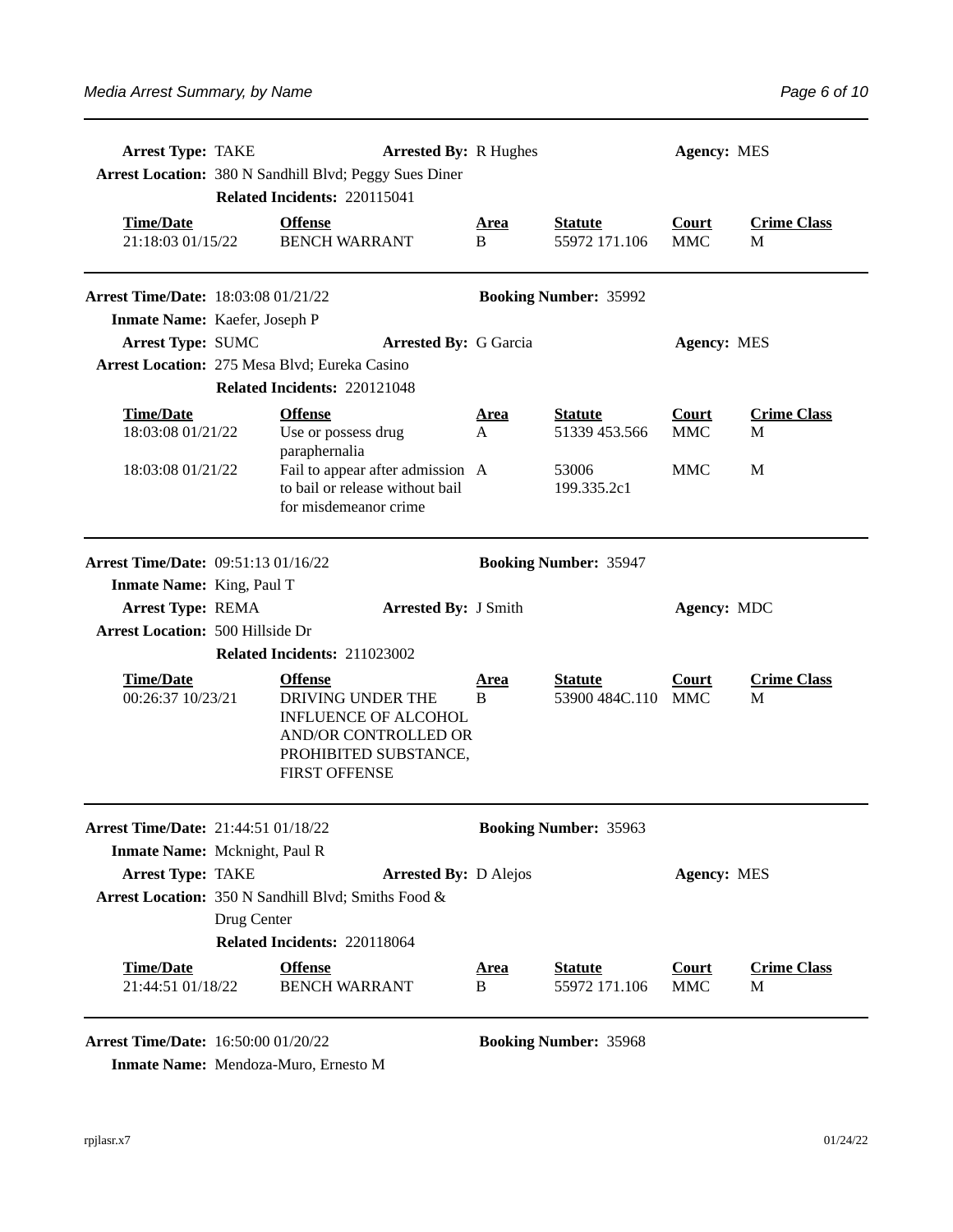| <b>Arrest Type: TAKE</b>                         |            | <b>Arrested By: B Swanson</b>                                                                    |                  |                                              | <b>Agency: MES</b>         |                         |  |
|--------------------------------------------------|------------|--------------------------------------------------------------------------------------------------|------------------|----------------------------------------------|----------------------------|-------------------------|--|
| <b>Arrest Location: 330 S Casino Center Blvd</b> |            |                                                                                                  |                  |                                              |                            |                         |  |
|                                                  |            | Related Incidents: 22MDC0030                                                                     |                  |                                              |                            |                         |  |
| <b>Time/Date</b><br>******** **/**/**            |            | <b>Offense</b><br><b>ARREST FOR FAILURE TO 37</b><br>APPEAR OR OBEY COURT<br><b>ORDER</b>        | Area             | <b>Statute</b><br>57895 1.04.080A MMC        | <b>Court</b>               | <b>Crime Class</b><br>M |  |
| ******** **/**/**                                |            | ARREST FOR FAILURE TO 37<br>APPEAR OR OBEY COURT<br><b>ORDER</b>                                 |                  | 57895 1.04.080A MMC                          |                            | M                       |  |
| Arrest Time/Date: 00:56:28 01/16/22              |            |                                                                                                  |                  | <b>Booking Number: 35946</b>                 |                            |                         |  |
| Inmate Name: Nichols, Andrea L                   |            |                                                                                                  |                  |                                              |                            |                         |  |
| <b>Arrest Type: SUMC</b>                         |            | <b>Arrested By: D Woods</b>                                                                      |                  |                                              | <b>Agency: MES</b>         |                         |  |
|                                                  | building 6 | Arrest Location: 100 E Pioneer Blvd; Virgin River Casino;                                        |                  |                                              |                            |                         |  |
|                                                  |            | Related Incidents: 220116004                                                                     |                  |                                              |                            |                         |  |
| <b>Time/Date</b><br>00:56:28 01/16/22            |            | <b>Offense</b><br>Trespass, not amounting to<br>burglary                                         | <u>Area</u><br>A | <b>Statute</b><br>53166 207.200              | <b>Court</b><br><b>MMC</b> | <b>Crime Class</b><br>М |  |
| Arrest Time/Date: 09:57:22 01/21/22              |            |                                                                                                  |                  | <b>Booking Number: 35971</b>                 |                            |                         |  |
| Inmate Name: Male Juvenile Offender              |            |                                                                                                  |                  |                                              |                            |                         |  |
| <b>Arrest Type: SUMC</b>                         |            | <b>Arrested By: J Perry</b>                                                                      |                  |                                              | <b>Agency: MES</b>         |                         |  |
| Arrest Location: 820 Valley View Dr; VVHS        |            |                                                                                                  |                  |                                              |                            |                         |  |
|                                                  |            | Related Incidents: 220121020                                                                     |                  |                                              |                            |                         |  |
| <b>Time/Date</b><br>09:57:22 01/21/22            |            | <b>Offense</b><br>POSSESS ONE OUNCE OR B<br>LESS OF MARIJUANA,<br><b>FIRST OFFENSE</b>           | Area             | <b>Statute</b><br>51137 453.336.4a JUV       | Court                      | <b>Crime Class</b><br>M |  |
| Arrest Time/Date: 21:08:34 01/22/22              |            |                                                                                                  |                  | <b>Booking Number: 35997</b>                 |                            |                         |  |
| Inmate Name: Phillipsen, Friedrich C             |            |                                                                                                  |                  |                                              |                            |                         |  |
| <b>Arrest Type: SUMC</b>                         |            | <b>Arrested By: C Campos</b>                                                                     |                  |                                              | <b>Agency: MES</b>         |                         |  |
|                                                  |            | Arrest Location: 275 Mesa Blvd; Eureka Casino                                                    |                  |                                              |                            |                         |  |
|                                                  |            | Related Incidents: 220122057                                                                     |                  |                                              |                            |                         |  |
| <b>Time/Date</b><br>21:08:34 01/22/22            |            | <b>Offense</b><br>Trespass, not amounting to<br>burglary                                         | <u>Area</u><br>A | <b>Statute</b><br>53166 207.200              | <b>Court</b><br><b>MMC</b> | <b>Crime Class</b><br>М |  |
| 21:08:34 01/22/22<br>21:08:34 01/22/22           |            | Resist public officer<br>Assault on protected person by A<br>prisoner, probationer or<br>parolee | A                | 52990 199.280.3 MMC<br>50208 200.471.2d LVJC |                            | M<br>F                  |  |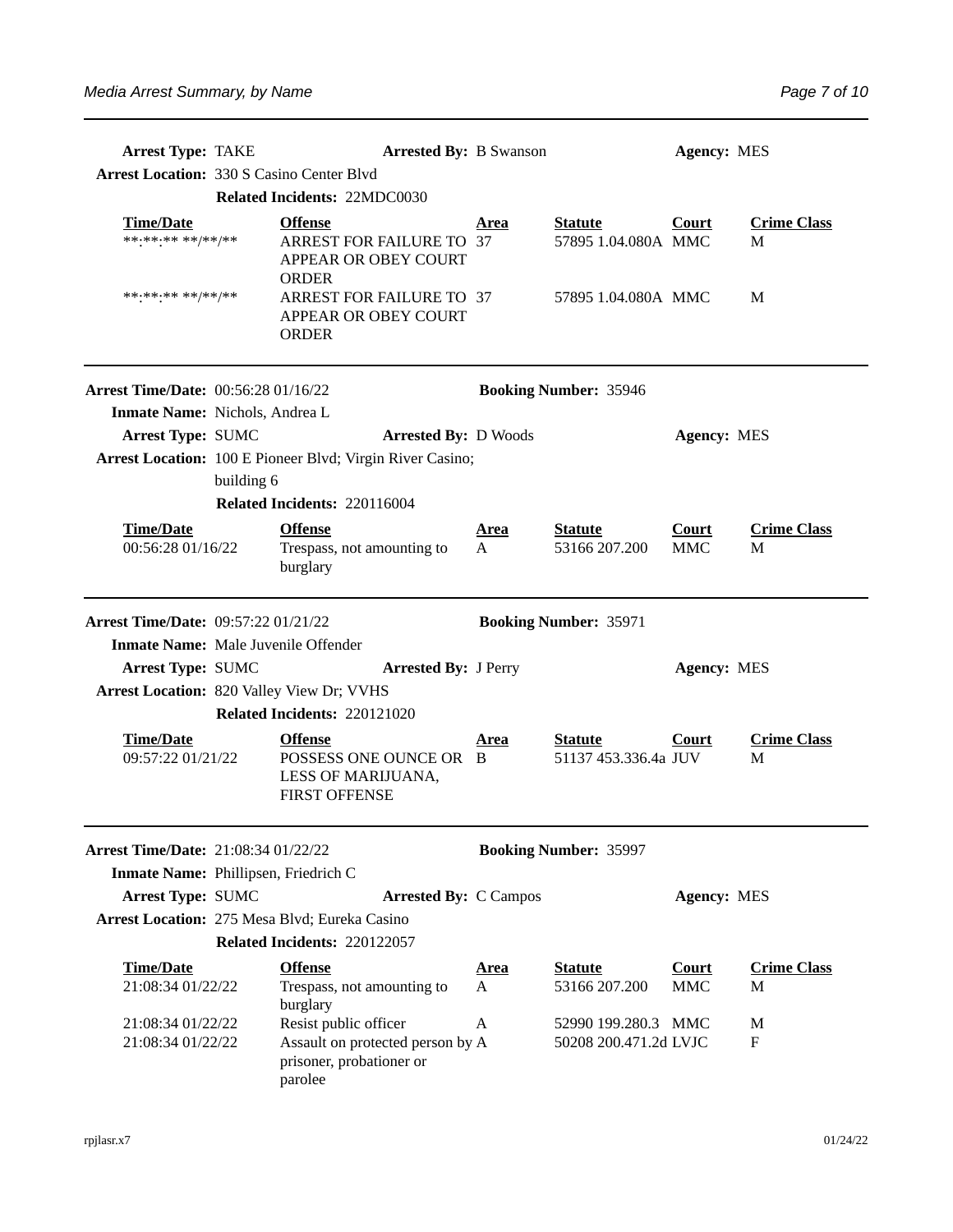| <b>Time/Date</b><br>21:08:34 01/22/22      |              | <b>Offense</b><br>False statement to or obstruct A<br>public officer                                                      | <u>Area</u>      | <b>Statute</b><br>52312 197.190        | <b>Court</b><br><b>MMC</b> | <b>Crime Class</b><br>M |
|--------------------------------------------|--------------|---------------------------------------------------------------------------------------------------------------------------|------------------|----------------------------------------|----------------------------|-------------------------|
| Arrest Time/Date: 14:10:48 01/17/22        |              |                                                                                                                           |                  | <b>Booking Number: 35959</b>           |                            |                         |
| Inmate Name: Rivera, Raul                  |              |                                                                                                                           |                  |                                        |                            |                         |
| <b>Arrest Type: TAKE</b>                   |              | <b>Arrested By: J Rich</b>                                                                                                |                  |                                        | <b>Agency: MES</b>         |                         |
|                                            |              | <b>Arrest Location: 500 E Mesquite Blvd; Hunter Park</b>                                                                  |                  |                                        |                            |                         |
|                                            |              | Related Incidents: 220117022                                                                                              |                  |                                        |                            |                         |
| <b>Time/Date</b><br>14:10:48 01/17/22      |              | <b>Offense</b><br><b>BENCH WARRANT</b>                                                                                    | <u>Area</u><br>B | <b>Statute</b><br>55972 171.106        | <b>Court</b><br><b>MMC</b> | <b>Crime Class</b><br>М |
| <b>Arrest Time/Date: 11:30:33 01/20/22</b> |              |                                                                                                                           |                  | <b>Booking Number: 35965</b>           |                            |                         |
| Inmate Name: Sampson, Stetson E            |              |                                                                                                                           |                  |                                        |                            |                         |
| <b>Arrest Type: VIEW</b>                   |              | <b>Arrested By: Z Wood</b>                                                                                                |                  |                                        | <b>Agency: MES</b>         |                         |
|                                            |              | Arrest Location: 243 N Sandhill Blvd; Bulldog Car Wash                                                                    |                  |                                        |                            |                         |
|                                            |              | Related Incidents: 220120024                                                                                              |                  |                                        |                            |                         |
| <b>Time/Date</b><br>11:30:33 01/20/22      |              | <b>Offense</b><br>Domestic battery, first offense B                                                                       | Area             | <b>Statute</b><br>50235 200.485.1a MMC | Court                      | <b>Crime Class</b><br>M |
| <b>Arrest Time/Date: 13:51:37 01/17/22</b> |              |                                                                                                                           |                  | <b>Booking Number: 35958</b>           |                            |                         |
| Inmate Name: Thompson, Justin H            |              |                                                                                                                           |                  |                                        |                            |                         |
| <b>Arrest Type: VIEW</b>                   |              | <b>Arrested By: S Vent</b>                                                                                                |                  |                                        | <b>Agency: MES</b>         |                         |
|                                            | <b>B</b> lvd | Arrest Location: FALCON RIDGE Pkwy & W PIONEER                                                                            |                  |                                        |                            |                         |
|                                            |              | Related Incidents: 220117021                                                                                              |                  |                                        |                            |                         |
| <b>Time/Date</b>                           |              | <b>Offense</b>                                                                                                            | <b>Area</b>      | <b>Statute</b>                         | Court                      | <b>Crime Class</b>      |
| 13:51:37 01/17/22                          |              | DRIVING UNDER THE<br><b>INFLUENCE OF ALCOHOL</b><br>AND/OR CONTROLLED OR<br>PROHIBITED SUBSTANCE,<br><b>FIRST OFFENSE</b> | $\mathsf{A}$     | 53900 484C.110 MMC                     |                            | M                       |
| 13:51:37 01/17/22                          |              | Open alcohol container in<br>vehicle                                                                                      | A                | 53952 484B.150.2 MMC                   |                            | M                       |
| 13:51:37 01/17/22                          |              | Basic speeding violation -<br>11-15 miles per hour over<br>posted speed limit                                             | A                | 53850 484B.600 MMC                     |                            | M                       |
| Arrest Time/Date: 18:27:30 01/22/22        |              |                                                                                                                           |                  | <b>Booking Number: 35996</b>           |                            |                         |
| Inmate Name: Tipcke, Joshua T              |              |                                                                                                                           |                  |                                        |                            |                         |
| <b>Arrest Type: VIEW</b>                   |              | <b>Arrested By: J Cheney</b>                                                                                              |                  |                                        | <b>Agency: MES</b>         |                         |
|                                            |              | Arrest Location: 950 W Mesquite Blvd; CasaBlanca                                                                          |                  |                                        |                            |                         |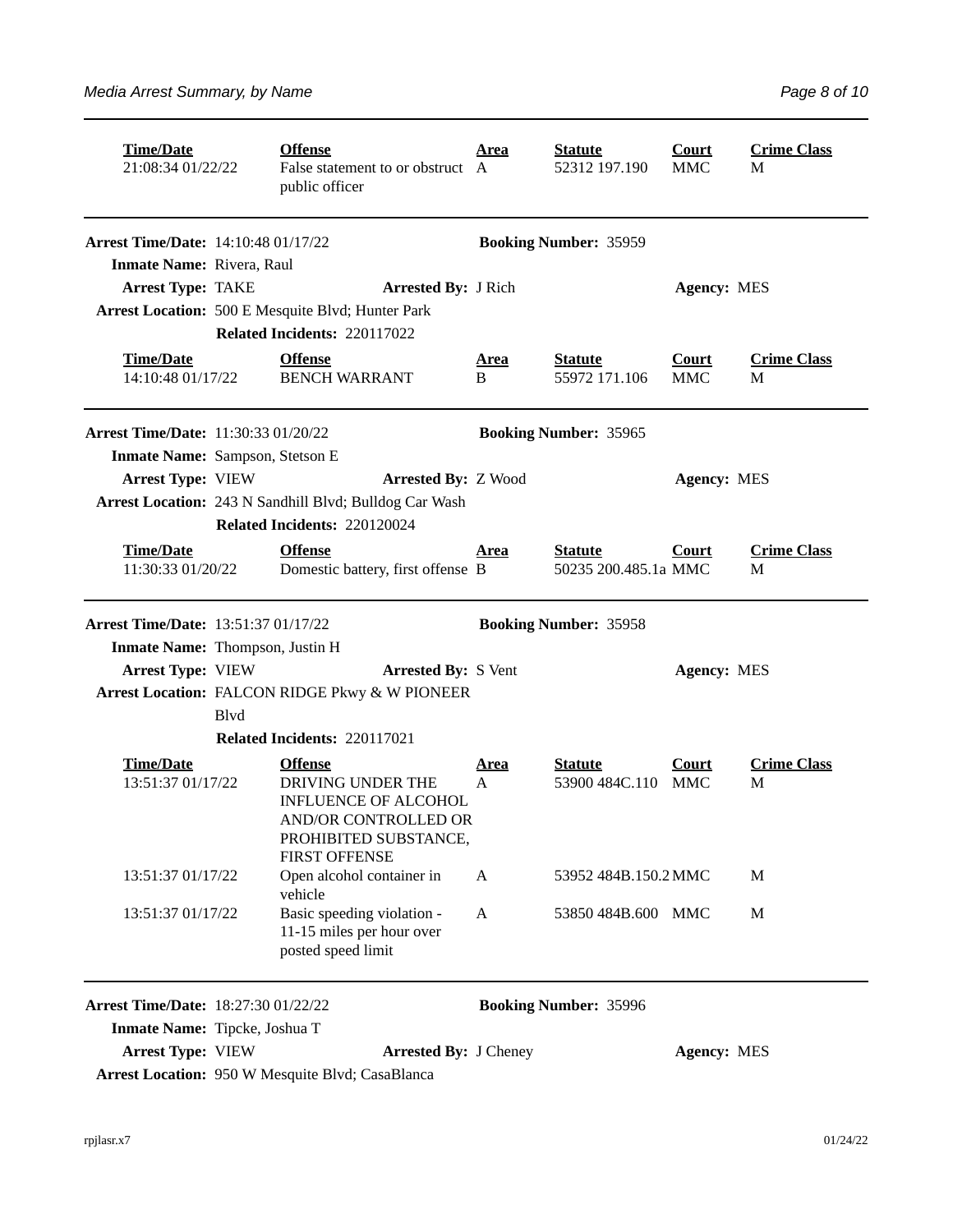| Related Incidents: 220122047               |  |                                                                                                                                         |                  |                                       |                    |                         |
|--------------------------------------------|--|-----------------------------------------------------------------------------------------------------------------------------------------|------------------|---------------------------------------|--------------------|-------------------------|
| <b>Time/Date</b><br>18:27:30 01/22/22      |  | <b>Offense</b><br>POSSESS, RECEIVE OR<br><b>TRANSFER STOLEN</b><br><b>VEHICLE</b>                                                       | <u>Area</u><br>C | <b>Statute</b><br>61984 205.273.1 MJC | Court              | <b>Crime Class</b><br>F |
| <b>Arrest Time/Date: 07:30:17 01/15/22</b> |  |                                                                                                                                         |                  | <b>Booking Number: 35942</b>          |                    |                         |
| Inmate Name: Tovar, Jonathan J             |  |                                                                                                                                         |                  |                                       |                    |                         |
| <b>Arrest Type: VIEW</b>                   |  | <b>Arrested By: M Diaz</b>                                                                                                              |                  |                                       | Agency: MES        |                         |
|                                            |  | Arrest Location: 11905 I15 NB; NB MM 119                                                                                                |                  |                                       |                    |                         |
|                                            |  | Related Incidents: 220115018                                                                                                            |                  |                                       |                    |                         |
| <b>Time/Date</b><br>07:30:17 01/15/22      |  | <b>Offense</b><br>POSSESS SCHEDULE I OR C<br><b>II CONTROLLED</b><br>SUBSTANCE LESS THAN<br>14 GRAMS, FIRST OR<br><b>SECOND OFFENSE</b> | Area             | <b>Statute</b><br>62073 453.336.2AMJC | Court              | <b>Crime Class</b><br>F |
| 07:30:17 01/15/22                          |  | Use or possess drug<br>paraphernalia                                                                                                    | $\mathsf{C}$     | 51339 453.566                         | MJC                | M                       |
| 07:30:17 01/15/22                          |  | Basic speeding violation - 1-10C<br>miles per hour over posted<br>speed limit                                                           |                  | 53849 484B.600 MJC                    |                    | M                       |
| 07:30:17 01/15/22                          |  | Fail to give appropriate signal C<br>when required (turning,<br>stopping, decreasing speed)                                             |                  | 53829 484B.413 MJC                    |                    | M                       |
| 07:30:17 01/15/22                          |  | Deposit dead animal, dirt,<br>garbage or rubbish on or near<br>public highway                                                           | C                | 51408 202.185                         | <b>MJC</b>         | M                       |
| 07:30:17 01/15/22                          |  | Drive without valid drivers<br>license                                                                                                  | $\mathsf{C}$     | 53720 483.550                         | <b>MJC</b>         | M                       |
| Arrest Time/Date: 11:27:02 01/21/22        |  |                                                                                                                                         |                  | <b>Booking Number: 35970</b>          |                    |                         |
| Inmate Name: Urista, Michelle R            |  |                                                                                                                                         |                  |                                       |                    |                         |
| <b>Arrest Type: REMA</b>                   |  | <b>Arrested By: C Thornley</b>                                                                                                          |                  |                                       | Agency: MDC        |                         |
| <b>Arrest Location: 500 Hillside Dr</b>    |  | <b>Related Incidents:</b>                                                                                                               |                  |                                       |                    |                         |
| Arrest Time/Date: 15:45:18 01/16/22        |  |                                                                                                                                         |                  | <b>Booking Number: 35950</b>          |                    |                         |
| Inmate Name: Webb, Miya A                  |  |                                                                                                                                         |                  |                                       |                    |                         |
| <b>Arrest Type: VIEW</b>                   |  | <b>Arrested By: M Diaz</b>                                                                                                              |                  |                                       | <b>Agency: MES</b> |                         |
|                                            |  | Arrest Location: 92 W Mesquite Blvd; Unit 8                                                                                             |                  |                                       |                    |                         |
|                                            |  | Related Incidents: 220116032                                                                                                            |                  |                                       |                    |                         |